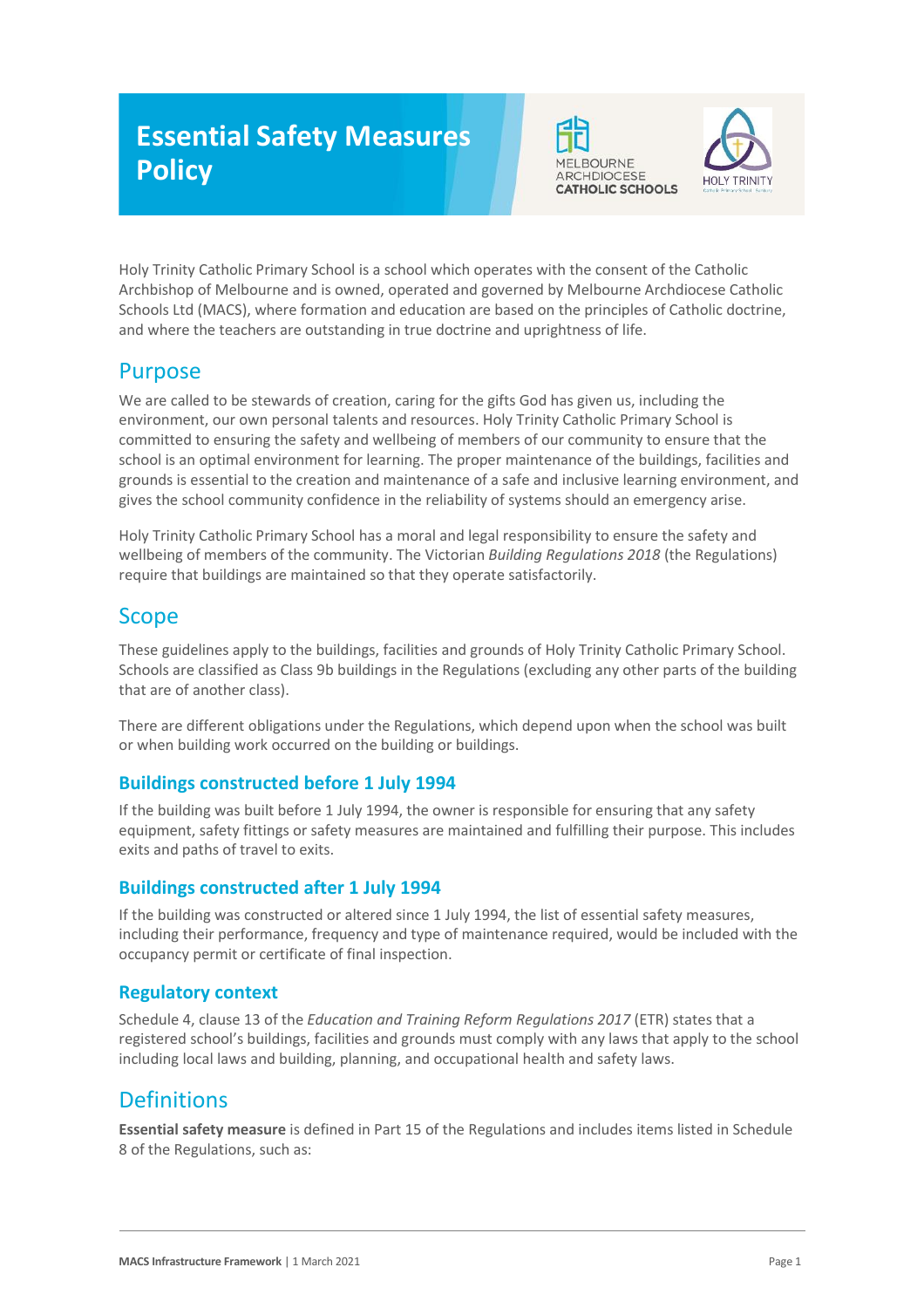- air handling systems (used for smoke hazard management)
- exit doors
- early warning systems
- emergency lifts
- emergency lighting
- emergency power supply
- emergency warning systems
- exit signs
- fire control centres
- fire curtains and doors
- fire extinguishers
- fire detection and alarm systems
- fire hydrants
- fire isolated stairs
- fire rated materials
- fire windows
- mechanical ventilation (incorporating a cooling tower, or hot or warm water system)
- fire isolated passageways and ramps
- paths of travel to exits
- smoke alarms
- smoke control systems
- sprinkler systems.

### **Policy**

- 1.1 As the building owner, MACS requires that the principal or their delegate prepares an annual essential safety measures report on the building's essential safety measures. the principal or their delegate may authorise an agent, such as a specialist maintenance contractor, to complete the report. The annual essential safety measures report needs to be in accordance with the approved form.
- 1.2 Records of maintenance checks, safety measures and repair work must be retained so they can be inspected by a municipal building surveyor or chief officer of the fire brigade.
- 1.3 These documents must be available on request after 24 hours notice has been given.
- 1.4 If work is planned that will alter existing buildings, the impact on essential safety measures must be considered. Check with a municipal or private building surveyor to ensure that compliance with the Act and Regulations is maintained.
- 1.5 A current copy of the building's occupancy permit will be displayed at Holy Trinity Catholic Primary School in a prominent position approved by the building surveyor.

### **Role of the principal or delegate**

The principal or their delegate at Holy Trinity Catholic Primary School acts as the school's site manager and is responsible for:

- occupational health and safety (OHS) affecting buildings, plant, classroom furniture and equipment
- general safety and environmental management